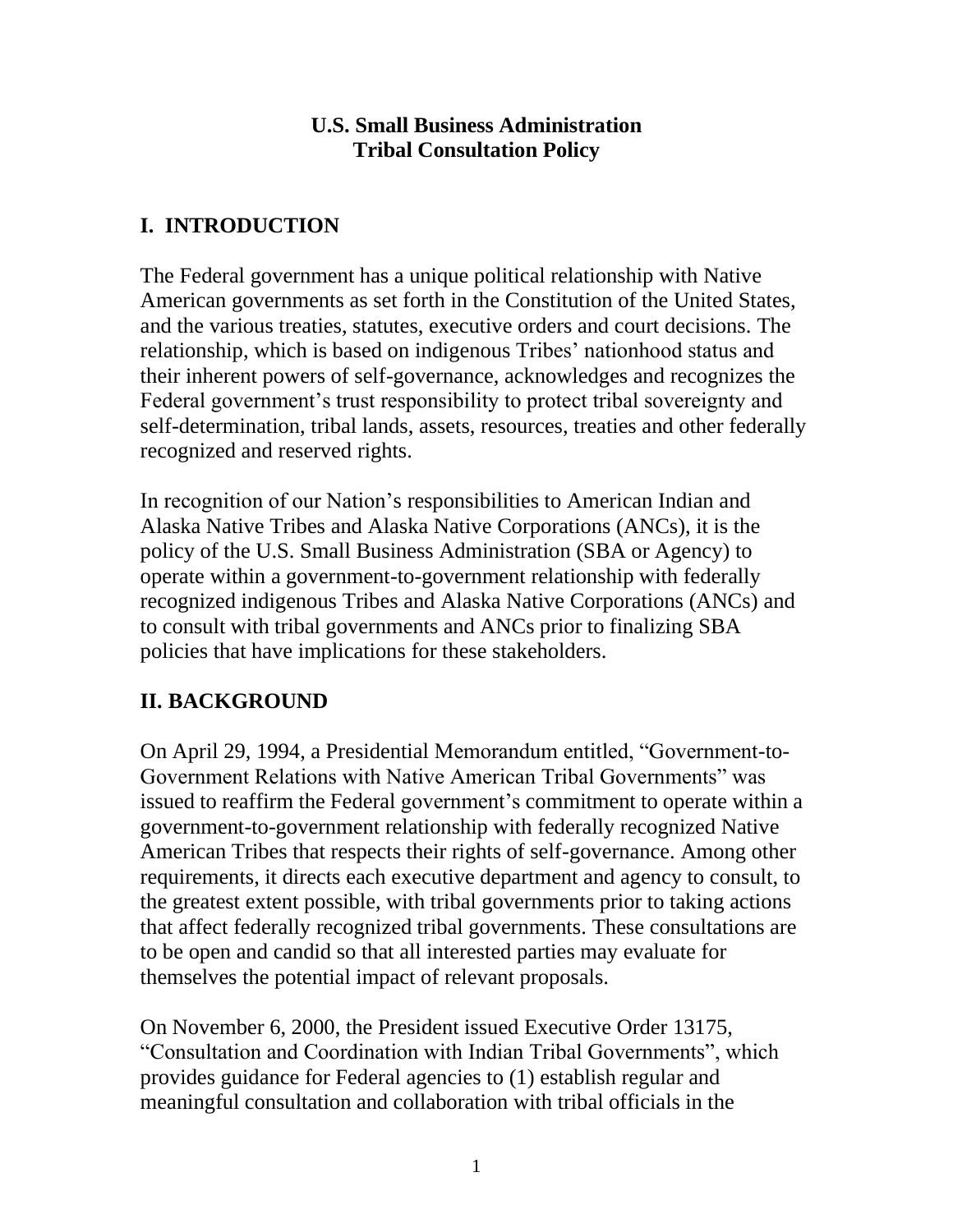development of Federal policies that have tribal implications; (2) strengthenthe United States government-to-government relationships with Native American Tribes; and reduce the imposition of unfunded mandates upon Native American Tribes.

In 2004, Congress passed two consolidated appropriations acts (Pub. L. 108-199, 118 Stat. 452, as amended by Pub. L. 108-447, 118 Stat. 3267) requiring federal agencies to recognize Alaska Native Corporations having the same status as federally recognized Native American Tribes under Executive Order 13175.

In 2009, the White House signed an Executive Memorandum on "Tribal Consultation" in support of Executive Order 13175 and directed each agency to develop a detailed plan to implement the guidance of Executive Order 13175. In response, SBA issued its first Tribal Consultation Policy in February 2010. The Tribal Consultation Policy was updated and revised in 2016.

The Executive Memorandum of January 26, 2021, "Tribal Consultation and Strengthening Nation-to-Nation Relationships" reaffirmed the White House policies announced in the 2009 Executive Memorandum, and directed each agency to update its Tribal Consultation Policy in the same manner as before. The 2021 updates are reflected in this document.

## **III. PURPOSE**

This policy is designed to reaffirm the unique government-to-government relationship and meet the consultation and coordination requirements as outlined in the Executive Memoranda as previously discussed. This document delineates the principles and procedures that SBA will follow when interacting with tribal governments in the consultation process. The SBA's policy is to ensure Native American stakeholders are given an opportunity to provide their input into the planning and development of policies that have tribal implications.

The SBA's policy is for internal management only and does not grant or vest anyright to any party in respect to any Federal action not otherwise granted or vested by existing law or regulations.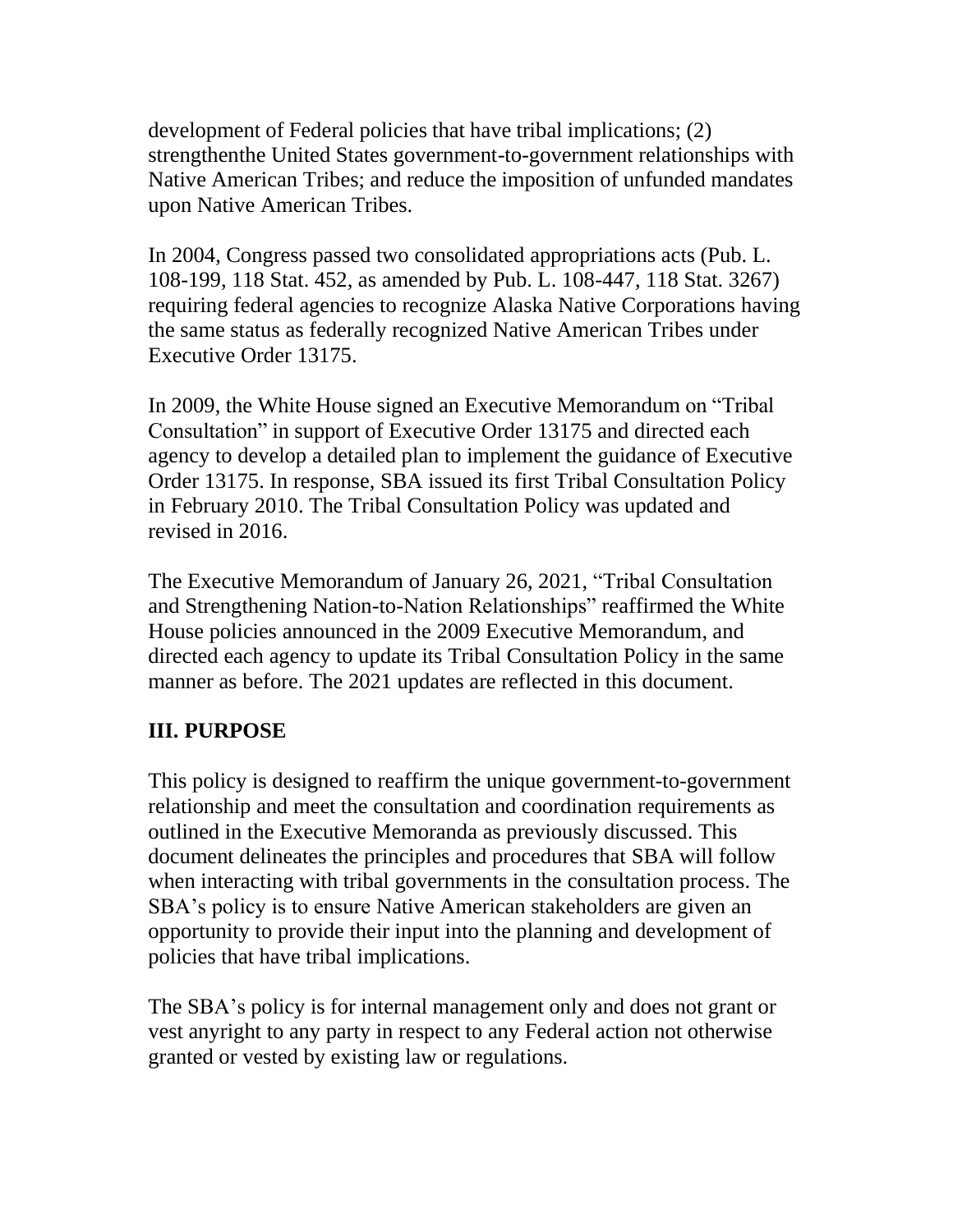## **IV. DEFINITIONS**

Alaska Native Corporation – Any Regional Corporation, Village Corporation, Urban Corporation, or Group Corporation organized under theState of Alaska in accordance with the Alaska Native Claims Settlement Act, as amended (43 U.S.C. 1601, et seq.).

Consultation – An enhanced form of communication which emphasizes trust, respect, and shared responsibility. It is an open and free exchange of information and opinion among parties which leads to mutual understandingand comprehension. Consultation is integral to a deliberative process that results in an effective collaboration and informed decision making.

Native American Tribe – An indigenous Native American or Alaska Native Tribe, band, nation, pueblo, village, or community that the Secretary of Interior acknowledges to exist as a Native American Tribe pursuant to the Federally Recognized Indian Tribe List Act of1994, 25 U.S.C. 479a or any subsequent list.

Native Hawaiian Organization – A community service organization servingNative Hawaiians in the State of Hawaii which is a not-for-profit organization chartered by the State of Hawaii, is controlled by Native Hawaiians, and whose business activities will principally benefit such Native Hawaiians.

Tribal Government – The recognized government of a Native American Tribe and any affiliated or component Band government of such Tribe that the Secretary of the Interior recognizes as eligible for the special programs and services provided by the United States to Native Americans due to their status. The list of Federally recognized Tribes is published annually in the Federal Register pursuant to the Federally Recognized Indian Tribe List of 1994, 25 U.S.C. 479a.

Tribal Officials – Elected or duly appointed officials of Native American tribal governments or authorized intertribal organizations.

Policies that have Tribal Implications – Regulations, legislative comments orproposed legislation, and other policy statements or actions that have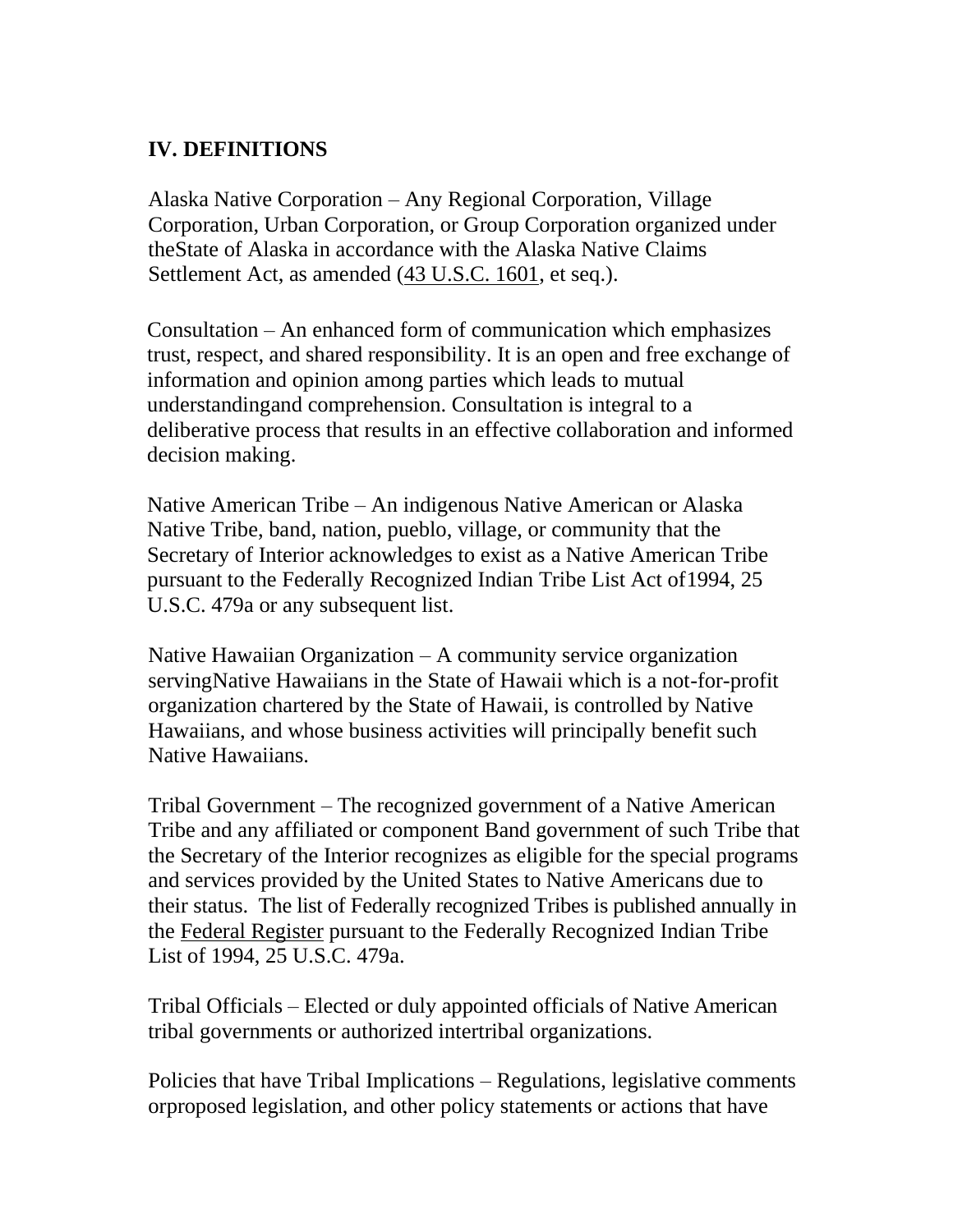substantial direct effects on one or more Native American Tribes, on the relationship between the Federal Government and Native American Tribes, or on the distribution of power and responsibilities between the Federal Government and Native American Tribes.

## **V. POLICY PRINCIPLES**

The following principles will guide SBA's interactions with federally recognized tribal governments and ANCs and its formulation of policieswith tribal implications:

SBA recognizes and commits to a government-to-government relationship with federally recognized Native American Tribes and will observe appropriate protocols when interacting with Tribal governments.

SBA recognizes and commits to a federal government-togovernmentrelationship with ANCs and will observe appropriate protocols wheninteracting with ANCs.

SBA recognizes the federal trust responsibility to Tribal governments as established by specific statutes, treaties, executive orders, court decisions,regulation and policies.

SBA respects and supports the sovereignty of federally recognized Tribes,which includes the inherent right of such Tribes to exercise selfdetermination and self-governance.

SBA will assess the impact of its proposed policies on Native American Tribes and ANCs and engage in consultation and collaboration with Tribes and ANCs early in the decision-making process to ensure that Tribal government and ANC rights and concerns are considered.

SBA acknowledges its responsibility to inform Tribal governments and ANCs about Agency programs and services and will conduct appropriateoutreach and education initiatives.

SBA understands and respects the cultural diversity of Native American Tribes and ANCs and will ensure that formal governmentto-government communications are culturally appropriate.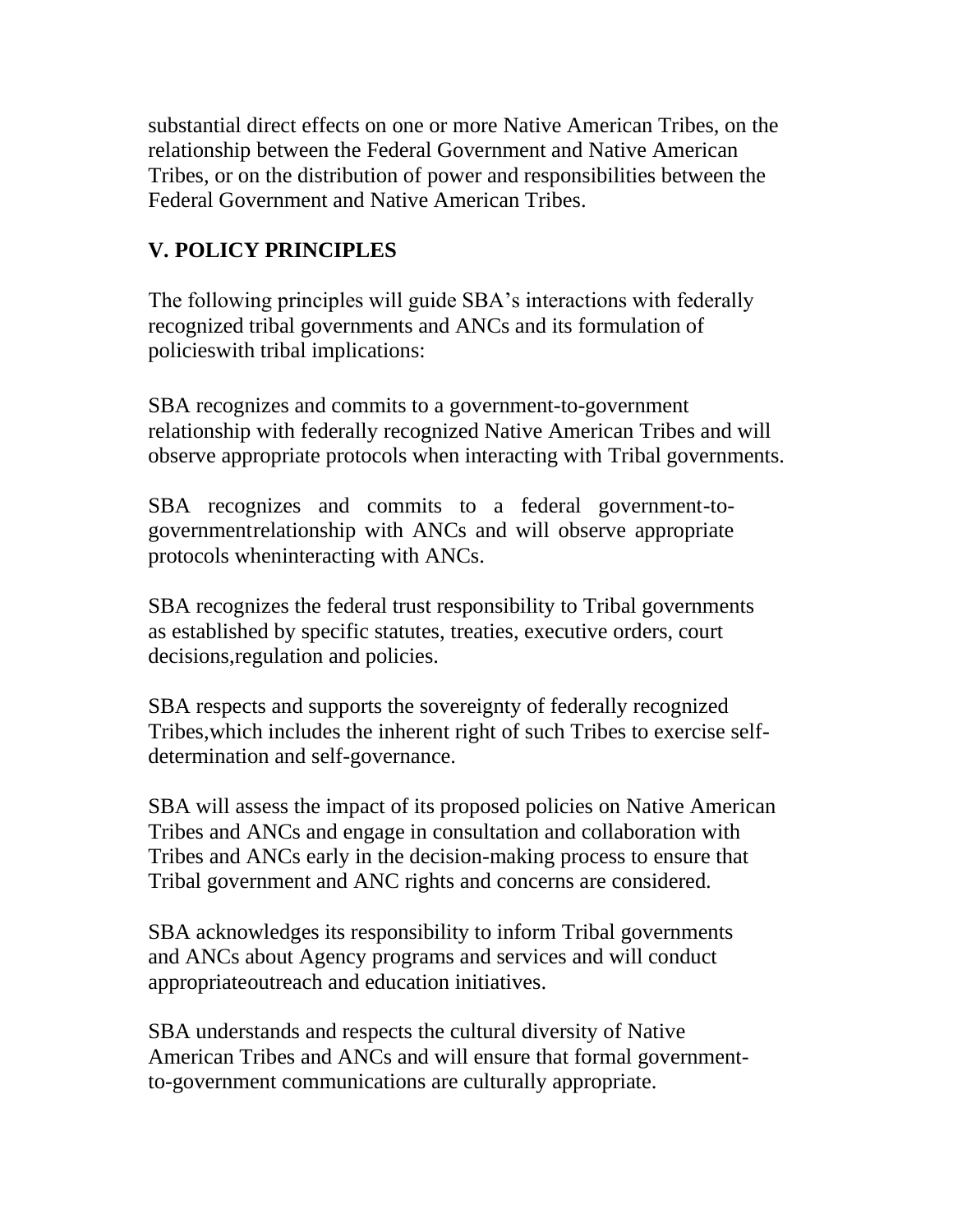When appropriate, SBA collaborates with other Federal departments and agencies to gauge interest in supporting joint efforts.

## **VI. TRIBAL CONSULTATION PLAN**

Consultation is a key element in the government-to-government relationship and should be initiated early in the decision-making process. The following procedures are flexible and provide guidance for facilitating the exchange of information and ensuring that Tribal governments have meaningful input into those SBA policies with Tribal implications. Tribal governments and ANCs may exercise their right to request consultation with SBA at any time.

The four major elements of the Agency's consultation plan are:

- **A. When Consultation is Appropriate**
- **B. Pre-Consultation Activities**
- **C. Conducting the Consultation**
- **D. Post-Consultation Activities**

## **A. When Consultation is Appropriate**

The SBA implements a variety of programs that provide business and entrepreneurial development assistance, federal contract support, access to capital and credit, and grant funding to small businesses owned by Native American Tribes and ANCs. These programs include, but are not limited to, the 8(a) Business Development Program, the HUBZone program, the Small Business Innovation Research and Small Business Technology Transfer Programs, the Economic Injury Disaster Loan Program, the 7(a) Loan Program, and the 504 Loan program. SBA will consult with Tribes and ANCs prior to implementing regulatory or policy changes impacting these programs whenever such changes would have a substantial direct effect on Tribal or ANC participation.

The SBA may also consult with Tribes and ANCs on significant regulatory or policy actions that do not have substantial Tribal implications but will impact the broader small business community, including small business concerns owned by Native American Tribes and ANCs, as well as small businesses individually owned by Native American individuals. Where such changes are being considered, SBA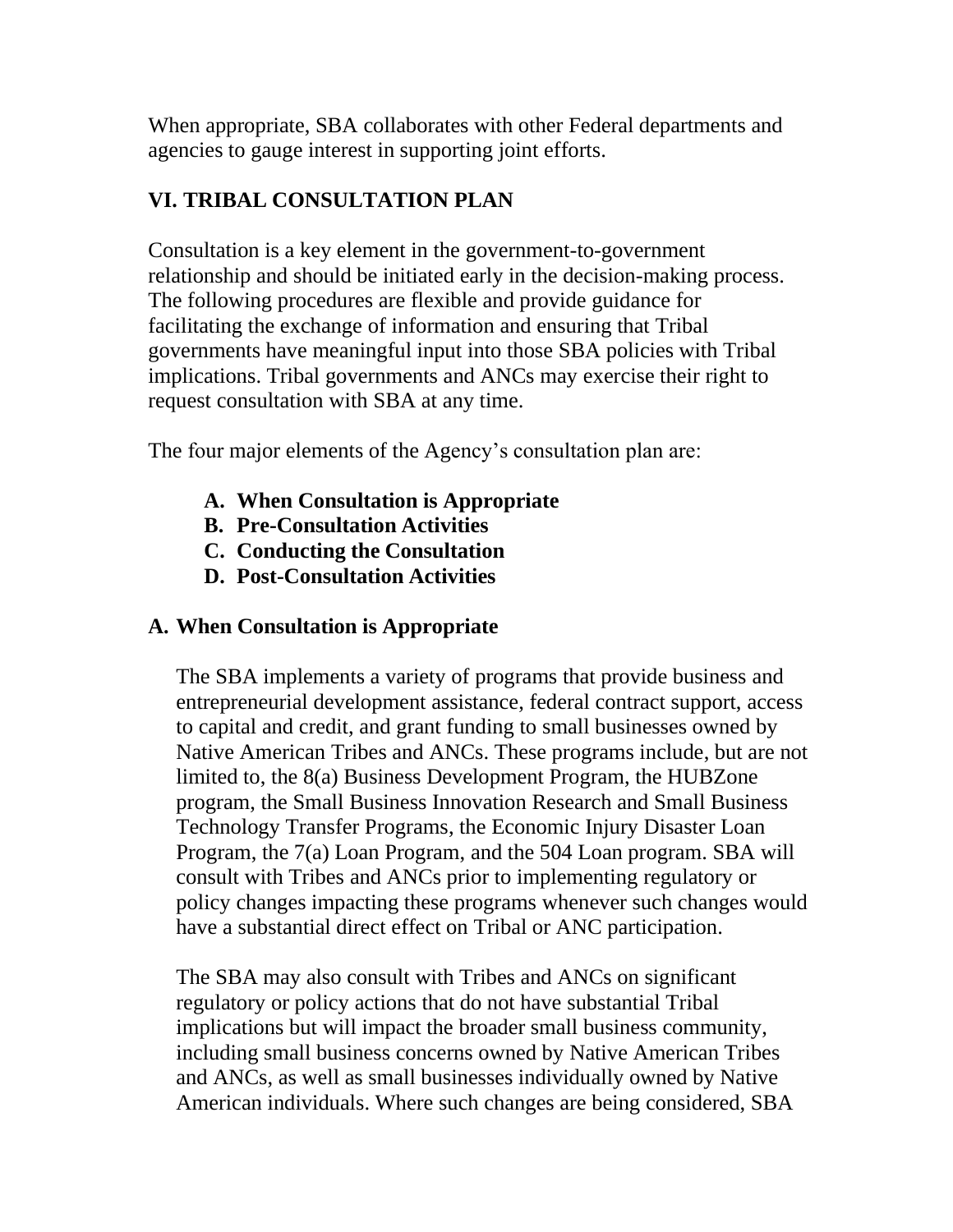will, to the extent practicable, make specific and direct efforts to include Tribes and ANCs in the outreach normally conducted with other stakeholders impacted by the changes.

Because consultation is intended to facilitate effective collaboration and informed policy making, SBA further recognizes the importance of regular communication and collaboration with Tribes and ANCs, irrespective of whether specific regulatory or policy changes are being considered.

The Assistant Administrator/Office of Native American Affairs (AA/ONAA) will be the designated official with principal responsibility for SBA's implementation of Executive Order 13175 and will lead and coordinate tribal consultations for the Agency. The AA/ONAA, the responsible program office lead, and the Associate General Counsel for Procurement Law (AGC/PL) will determine when consultation and outreach are appropriate.

1. Designating proposed regulations or policies for consultation

A particular policy or regulation may be identified for consultation in one of the following two ways. First, the responsible program office lead must notify the AA/ONAA of all prospective regulations and policies that may have substantial tribal or ANC implications. Second, an Native American Tribe or ANC may request that SBA consult on a specific proposed regulation or policy. Where the responsible program office lead determines that one or more proposed policies may have substantial tribal or ANC implications, that individual will provide advance notice to the AA/ONAA to arrange for consultation on a government-to-government basis. This notification must occur early in the planning stage of the decisionmaking process to allow for pre-draft consultation, if practicable. Where a Tribe or ANC requests consultation with SBA, the Tribe or ANC must submit its request in writing to the AA/ONAA. SBA strongly encourages Tribes and ANCs to submit such requests via email to [tribalconsultation@sba.gov](mailto:tribalconsultation@sba.gov) to allow for consultation prior to policy implementation. Requests for consultation may also be submitted to this address: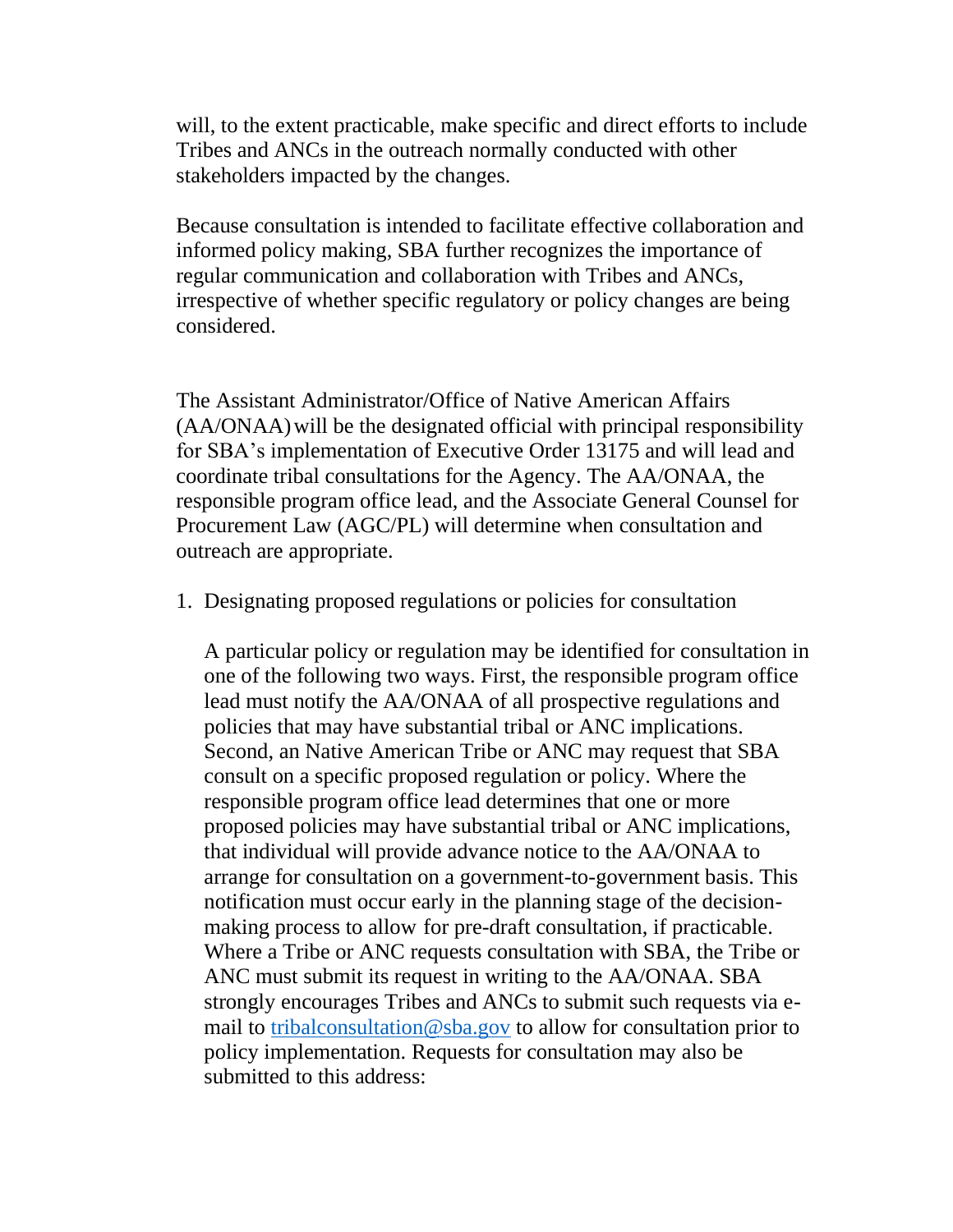Attn: AA/ONAA 409 3 rd Street, SW Washington DC, 20416

Any such request must identify the specific regulatory or policy action(s) at issue and describe the prospective tribal or ANC implication of the action(s).

Once a proposed regulatory or policy is identified for consultation, the AA/ONAA will meet with the responsible program office(s) and the AGC/PL to discuss the proposed policy, clarify issues, identify additional informational needs, determine desired outcomes, and, if consultation is deemed appropriate, plan the consultation in accordance with Article VI ¶ B.

2. Regular Dialogue through Consultation

Tribes and ANCs also participate in the SBA's programs through forprofit subsidiaries. The clear intent of such participation is to benefit Native American communities. SBA recognizes that regular communication and collaboration between the SBA and its Tribal and ANC stakeholders are vital to improving their program participation experience and maximizing the benefits to Native American communities, even where SBA is not actively considering specific regulatory or policy changes with Tribal implications. SBA will therefore make efforts to consult Tribes and ANCs periodically, on at least on an annual basis, to obtain input on how the SBA could improve its programs to better serve Native American stakeholders.

#### **B. Pre-Consultation Activities**

Once a proposed regulation or policy is identified for consultation, ONAA will meet with the responsible program office(s) and the AGC/PL to plan the consultation.

1. Develop an Information Package For Prospective Tribal ConsultationParticipants

After gathering sufficient preliminary information about the proposed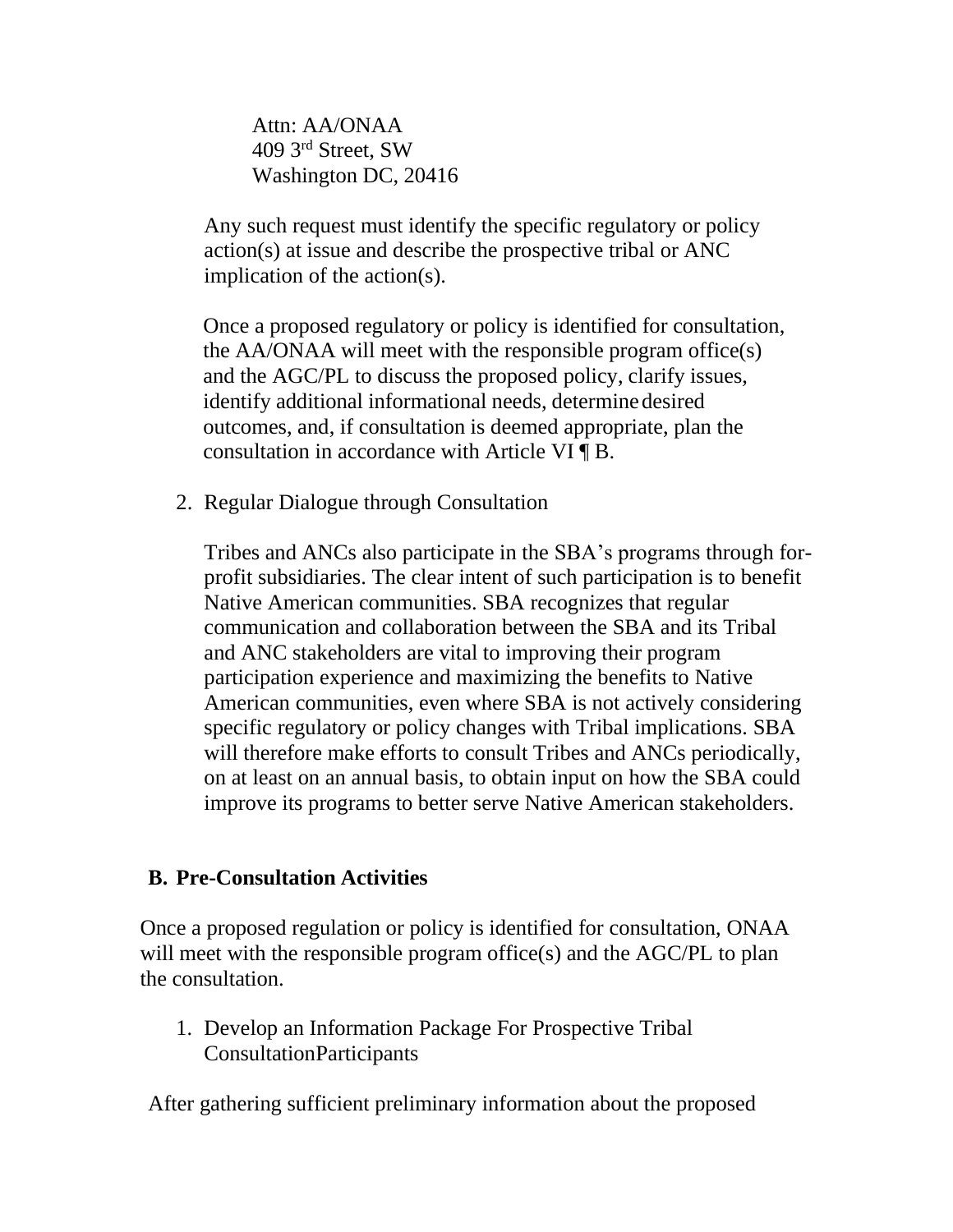action,the appropriate program office(s) will prepare an information package containing a description of the proposed action, an initial list of issues and concerns, and any other materials that will assist Tribal governments and ANCs in analyzing the proposed action and provide input during the consultation process.

2. Design the Consultation Process

The Agency's consultation process will be flexible and appropriate for the scope and magnitude of a policy that has Tribal and ANC implications. Consultation may be conducted through face-to-face meetings, virtual conferences, written comments or any combination of these three methods. Where a face-to-face meeting is not feasible, SBA will use a video conferencing platform with a dial-in option (e.g., Microsoft Teams, Zoom). SBA's consultation with Native American Tribes (and/or ANCs) will be national in scope. When appropriate, the Agency may conduct a series of regional meetings to solicit Tribal and ANC input.

3. Select an Appropriate Meeting Site

If the consultation process for a particular policy includes a face-to-face meeting or telephone conference, the Agency will select meeting locations that are accessible to Tribal and ANC participants.

4. Provide Notice to Tribal Governments

After determining the level of consultation, ONAA will notify the tribal governments and/or ANCs of the consultation's purpose, location, schedule,meeting format, registration process, comment submission and testimony presentation procedures using methods of communication such as the Federal Register, certified letters, e-mail, news media and the Internet. SBA will notify Tribal governments and/or ANCs as early as possible, but not less than 30 days from the date of the consultation. SBA will use the Federal Register to announce formal consultations and post the information onto the SBA website. Any such announcement or notification will summarize the information packet referenced in Article VI ¶ B(1). This information package will also be available upon request. Requests should be submitted to the AA/ONAA.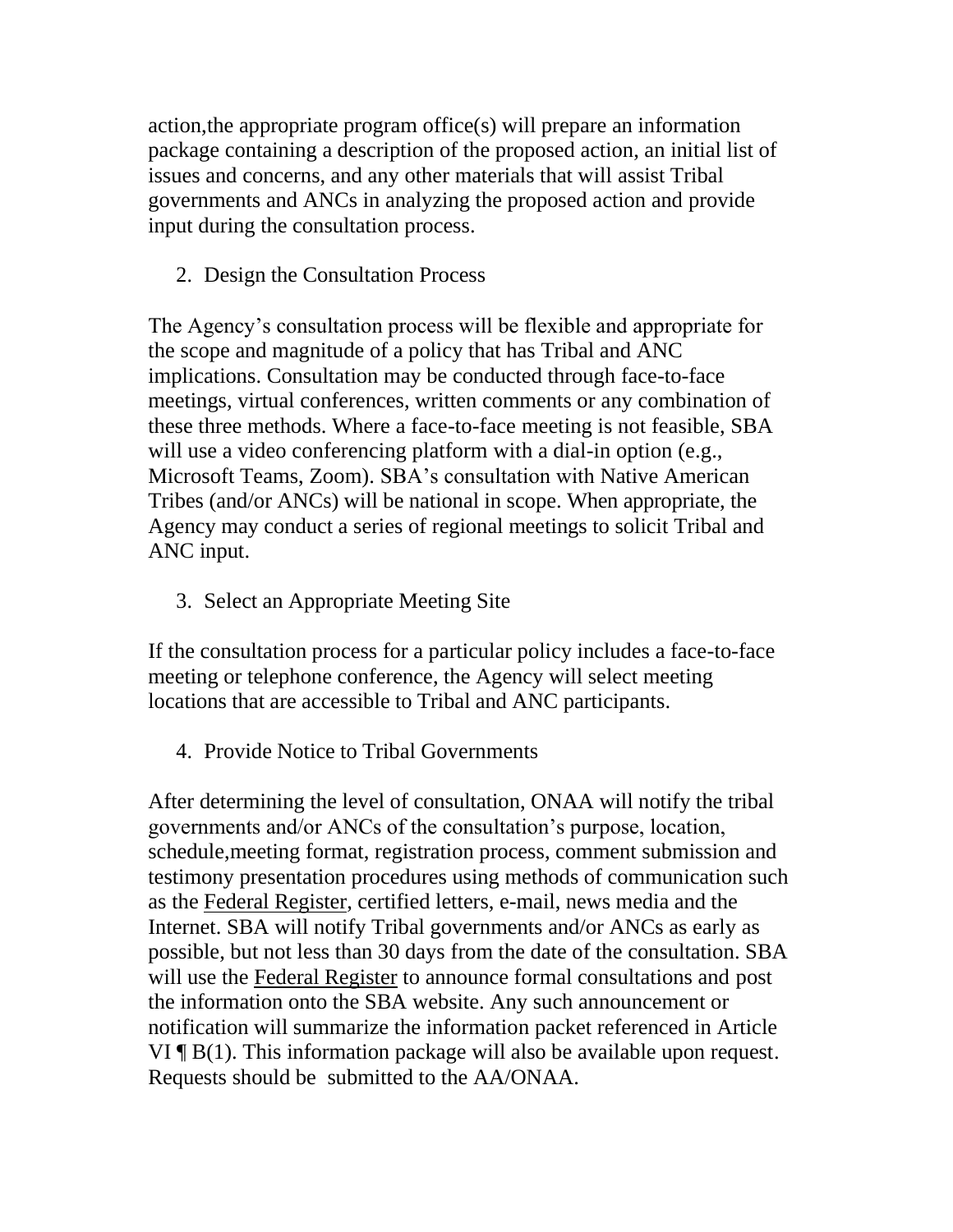5. Identify the participants in the consultation process.

ONAA will review the list of those who respond to the consultation notice todetermine the position and role of each tribal official within their government or officer within their ANC and to identify any interested third parties.

ONAA will also identify Agency officials who are the decision makers in the SBA's planning and implementation processes. ONAA will contact these officials who are expected to participate in the consultation process.

## **C. Conducting the Consultation**

Based on our Nation's government-to-government relationship with Native American Tribes and ANCs, the desired outcome of consultation should be full participation of the Tribal governments on new or revised SBA policy that affects Native American Tribes and full participation of ANCs on new or revised SBA policy that affects ANCs. Therefore, it is important for the Agency to ensure that Native American Tribes and ANCs have the opportunity to review information and provide input into the Federal decision-making process.

- 1. Consultation must be conducted in a manner that respects Tribal sovereignty and formally recognizes Tribal officials as government representatives of other nations. Consultation must respect the uniquestatus of ANCs and formally recognize ANC representatives as the proxy of Alaska Native shareholders. The dialogue must be open and candid and encourage exchanges of information, views, and recommendations to enable federal, Tribal, and ANC officials to make an informed decision.
- 2. Consultation proceedings may be transcribed by a certified stenographer, recorded, memorialized by SBA staffer notes, or transcribed by software and become part of the official record of the meeting.
- 3. Following the consultation, if practicable and appropriate, the writtenrecord will remain open for a specified time period to allow tribal officials the opportunity to submit additional comments. All follow-up comments should be submitted via e-mail to